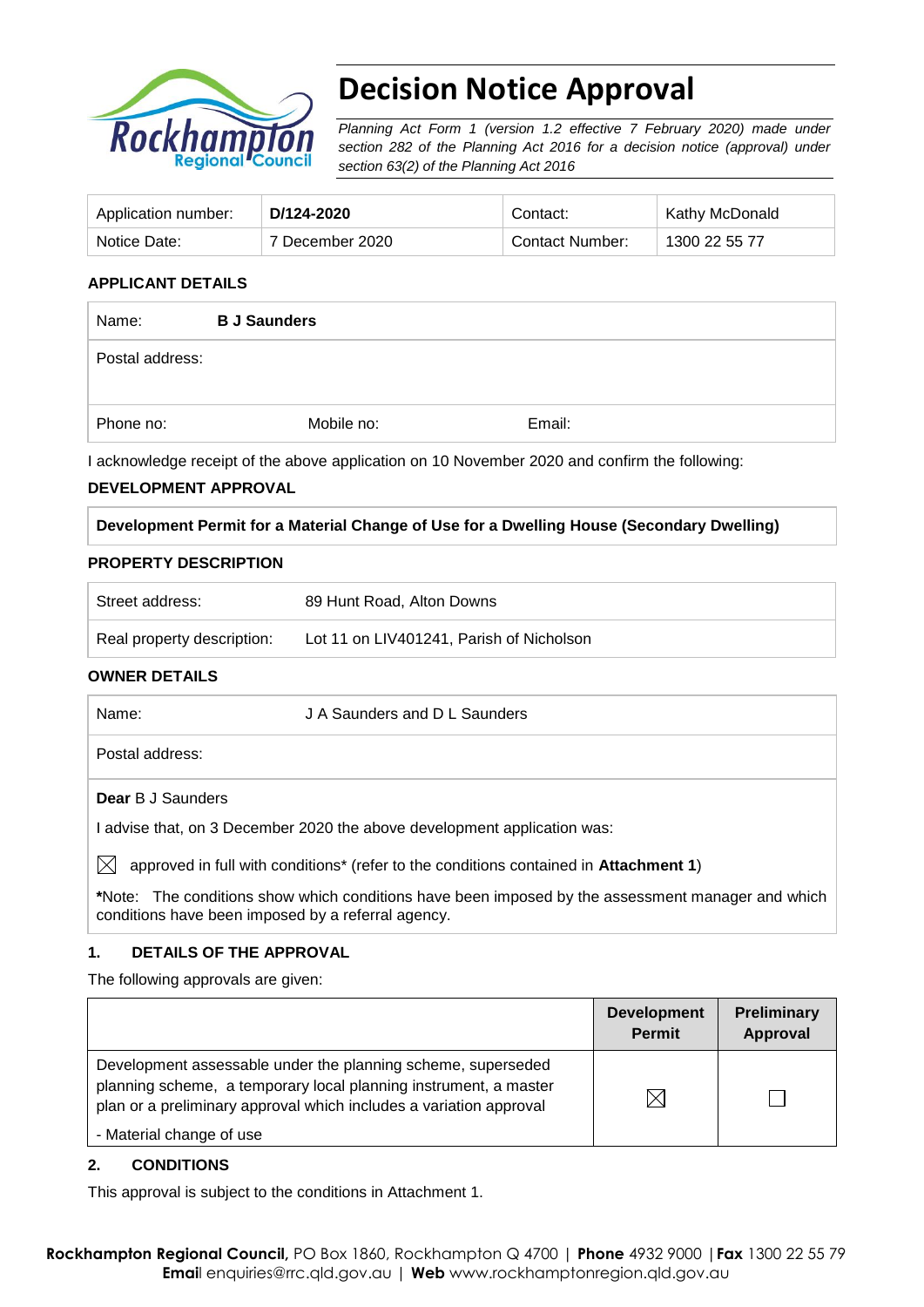## **3. FURTHER DEVELOPMENT PERMITS REQUIRED**

Please be advised that the following development permits are required to be obtained before the development can be carried out:

| Type of development permit required | Subject of the required development permit |
|-------------------------------------|--------------------------------------------|
| <b>Operational Works</b>            | Access Works                               |
| <b>Building Works</b>               |                                            |
| Plumbing and Drainage Works         |                                            |

#### **4. REFERRAL AGENCIES Nil**

## **5. THE APPROVED PLANS**

**The approved development must be completed and maintained generally in accordance with the approved drawings and documents:**

| Drawing/report title | Prepared by     | Date             | Reference<br>number | Rev |
|----------------------|-----------------|------------------|---------------------|-----|
| Notes and Site Plan  | Dezign Elements | 2 September 2020 | 20_117 A-01         | A   |
| Ground Floor         | Dezign Elements | 2 September 2020 | 20 117 A-02         | A   |
| Mezz Plan            | Dezign Elements | 2 September 2020 | 20 117 A-03         | A   |

## **6. CURRENCY PERIOD FOR THE APPROVAL (s.85 of the** *Planning Act***)**

The standard currency periods stated in section 85 of *Planning Act 2016* apply to each aspect of development in this approval, if not stated in the conditions of approval attached.

## **7. STATEMENT OF REASONS**

| <b>Description of the</b><br>development                  | The proposed development is for a Material Change of Use for a Dwelling<br>House (Secondary Dwelling)                                                                                                                                                                                                                                                                                                                             |  |  |
|-----------------------------------------------------------|-----------------------------------------------------------------------------------------------------------------------------------------------------------------------------------------------------------------------------------------------------------------------------------------------------------------------------------------------------------------------------------------------------------------------------------|--|--|
| <b>Reasons for Decision</b>                               | a) Assessment of the development against the relevant zone purpose,<br>planning scheme codes and planning scheme policies demonstrates that<br>the proposed development will not cause significant adverse impacts on<br>the surrounding natural environment, built environment and infrastructure,<br>community facilities, or local character and amenity; and<br>b) On balance, the application should be approved because the |  |  |
|                                                           | circumstances favour Council exercising its discretion to approve the<br>application even though the development does not comply with an aspect<br>of the assessment benchmarks.                                                                                                                                                                                                                                                  |  |  |
| <b>Assessment</b><br><b>Benchmarks</b>                    | The proposed development was assessed against the following assessment<br>benchmark:<br>• Rural Zone Code.                                                                                                                                                                                                                                                                                                                        |  |  |
| <b>Compliance with</b><br>assessment<br><b>benchmarks</b> | The development was assessed against all of the assessment benchmarks<br>listed above and complies with all of these with the exception listed below.<br><b>Assessment Benchmark</b><br>Reasons for the approval<br>despite<br>non-<br>compliance with benchmark                                                                                                                                                                  |  |  |
|                                                           |                                                                                                                                                                                                                                                                                                                                                                                                                                   |  |  |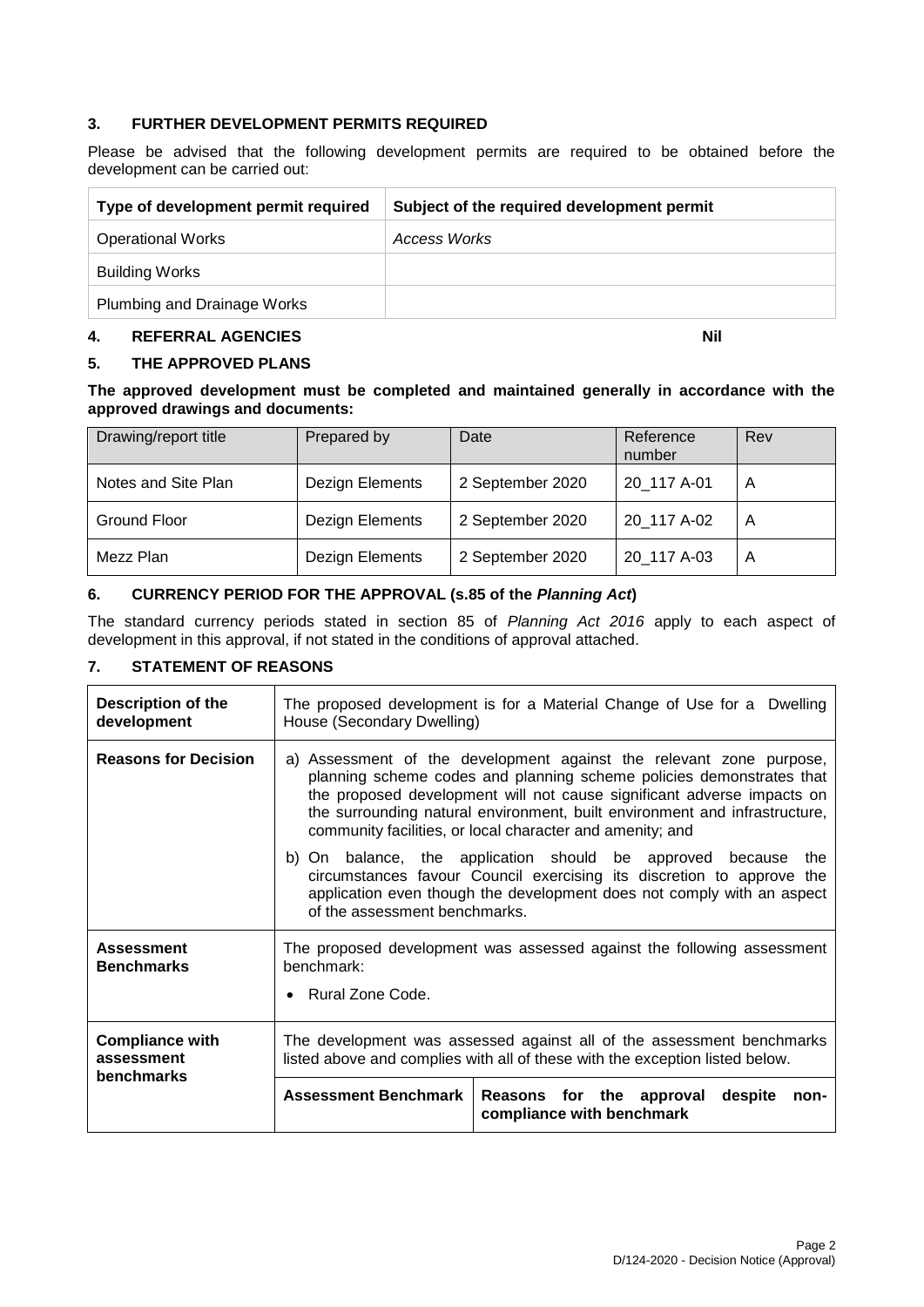|                                            | <b>Rural Zone Code</b> | PO <sub>3</sub><br>The proposal does not comply with Acceptable<br>Outcome 3.2(b) which states a Secondary<br>Dwelling is to be no more than eighty (80) square                                                                                                                                                                                                                                                                                                                                                                                                                                      |
|--------------------------------------------|------------------------|------------------------------------------------------------------------------------------------------------------------------------------------------------------------------------------------------------------------------------------------------------------------------------------------------------------------------------------------------------------------------------------------------------------------------------------------------------------------------------------------------------------------------------------------------------------------------------------------------|
|                                            |                        | metres in gross floor area.<br>The secondary dwelling is approximately 108<br>square metres, exceeding the 80 square metre<br>maximum. Despite this, Secondary Dwelling will<br>be appropriately set back 90 metres from<br>Milyando Road and 20 metres from the rear<br>adjoining boundary. This will ensure significant<br>separation distances from neighbouring rural land<br>and is not anticipated to impact on potential<br>extractive industry or intensive animal industry<br>uses in proximity to the site.<br>Therefore the proposal is considered to achieve<br>the performance outcome. |
| <b>Matters prescribed by</b><br>regulation | $\bullet$<br>٠         | The Rockhampton Region Planning Scheme 2015 (version 2.1); and<br>The common material, being the material submitted with the application.                                                                                                                                                                                                                                                                                                                                                                                                                                                            |

## **8. APPEAL RIGHTS**

The rights of an applicant to appeal to a tribunal or the Planning and Environment Court against a decision about a development application are set out in chapter 6, part 1 of the *Planning Act 2016*. There may also be a right to make an application for a declaration by a tribunal (see chapter 6, part 2 of the *Planning Act 2016).*

## *Appeal by an applicant*

An applicant for a development application may appeal to the Planning and Environment Court against the following:

- the refusal of all or part of the development application
- a provision of the development approval
- the decision to give a preliminary approval when a development permit was applied for
- a deemed refusal of the development application.

An applicant may also have a right to appeal to the Development tribunal. For more information, see schedule 1 of the *Planning Act 2016*.

The timeframes for starting an appeal in the Planning and Environment Court are set out in section 229 of the *Planning Act 2016*.

**Attachment 2** is an extract from the *Planning Act 2016* that sets out the applicant's appeal rights and the appeal rights of a submitter.

## **9. WHEN THE DEVELOPMENT APPROVAL TAKES EFFECT**

This development approval takes effect:

From the time the decision notice is given  $-$  if there is no submitter and the applicant does not appeal the decision to the court.

Or

When the submitter's appeal period ends  $-$  if there is a submitter and the applicant does not appeal the decision to the court.

Or

Subject to the decision of the court, when the appeal is finally decided  $-$  if an appeal is made to the court.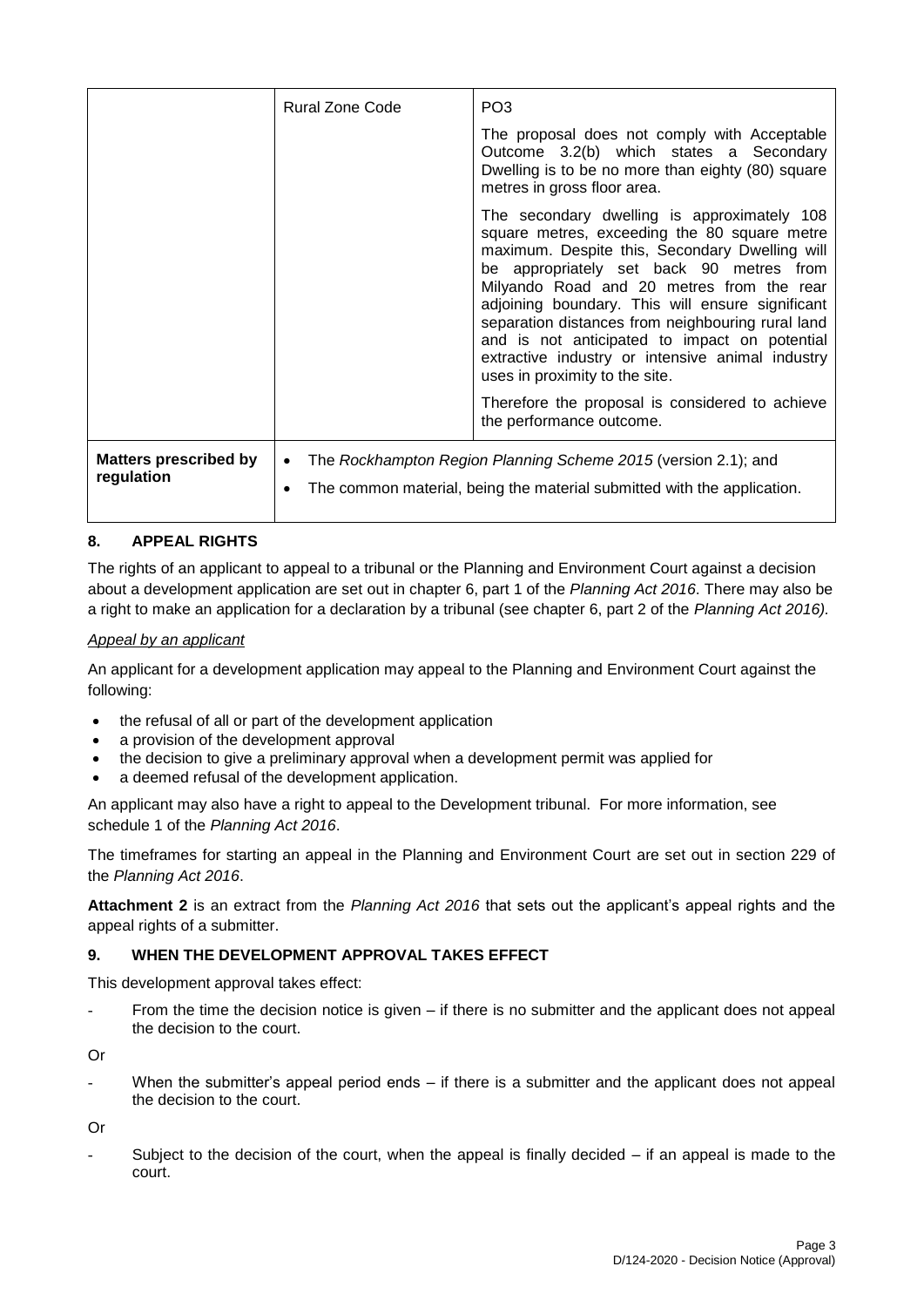## **10. ASSESSMENT MANAGER**

| Name: | Tarnya Fitzgibbon      | Sianature: | Date: | 7 December 2020 |
|-------|------------------------|------------|-------|-----------------|
|       | <b>COORDINATOR</b>     |            |       |                 |
|       | DEVELOPMENT ASSESSMENT |            |       |                 |

## **Attachment 1 – Conditions of the approval**

*Part 1* **–** *Conditions imposed by the assessment manager [Note: where a condition is imposed about infrastructure under Chapter 4 of the Planning Act 2016, the relevant provision of the Act under which this condition was imposed must be specified.]*

#### **Attachment 2—Extract on appeal rights**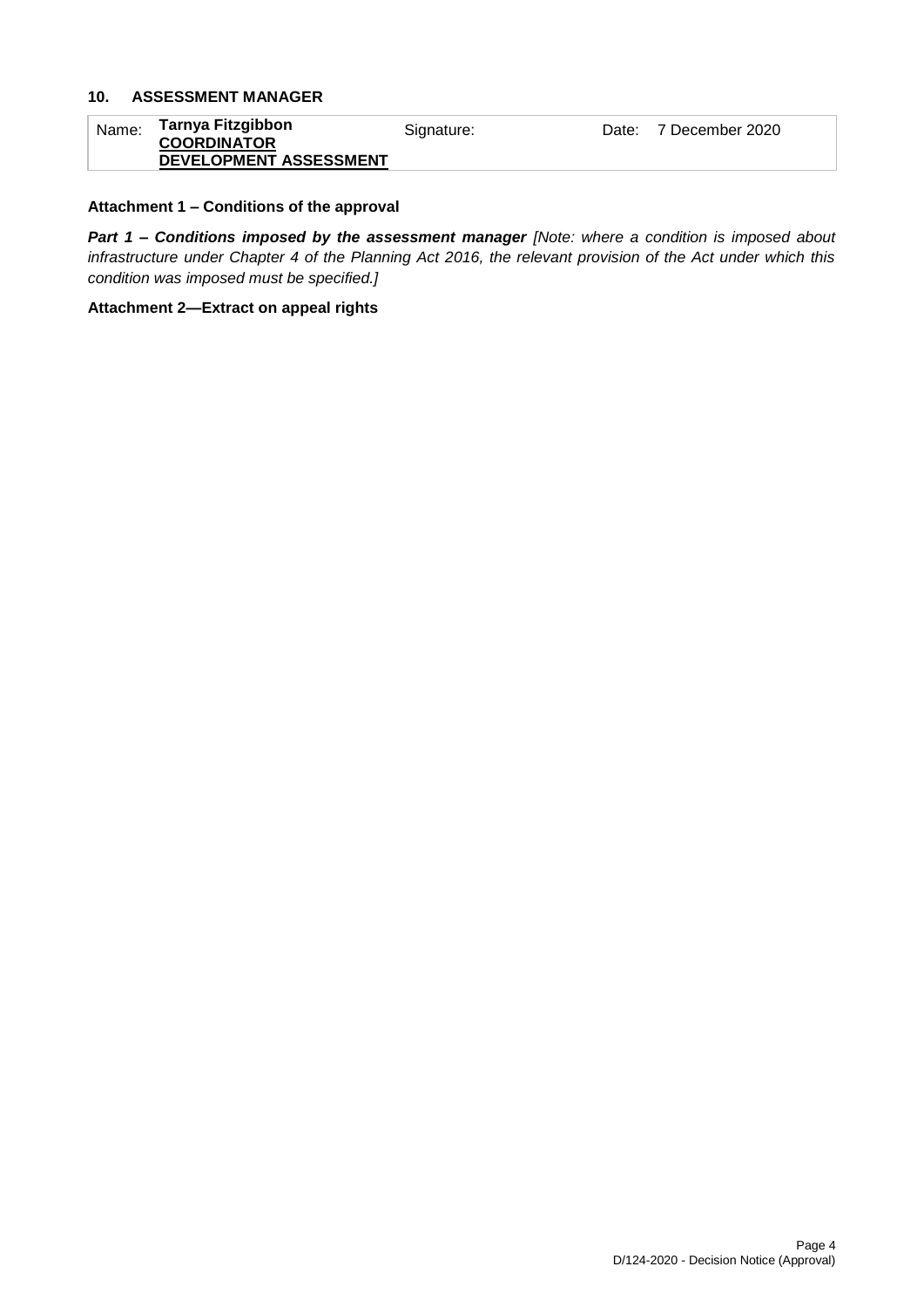

# **Attachment 1 – Part 1 Rockhampton Regional Council Conditions**

*Planning Act 2016*

- 1.0 ADMINISTRATION
- 1.1 The Developer and their employee, agent, contractor or invitee is responsible for ensuring compliance with the conditions of this development approval.
- 1.2 Where these Conditions refer to "Council" in relation to requiring Council to approve or to be satisfied as to any matter, or conferring on the Council a function, power or discretion, that role may be fulfilled in whole or in part by a delegate appointed for that purpose by the Council.
- 1.3 All conditions, works, or requirements of this development approval must be undertaken, completed, and be accompanied by a Compliance Certificate for any operational works required by this development approval:
	- 1.3.1 to Council's satisfaction;
	- 1.3.2 at no cost to Council; and
	- 1.3.3 prior to the commencement of the use,

unless otherwise stated.

- 1.4 Infrastructure requirements of this development approval must be contributed to the relevant authorities, where applicable, at no cost to Council, prior to the commencement of the use, unless otherwise stated.
- 1.5 The following further Development Permits must be obtained prior to the commencement of any works associated with their purposes:
	- 1.5.1 Operational Works:
		- (i) Access Works;
	- 1.5.2 Plumbing and Drainage Works; and
	- 1.5.3 Building Works.
- 1.6 All Development Permits for Operational Works and Plumbing and Drainage Works must be obtained prior to the issue of a Development Permit for Building Works.
- 1.7 All works must be designed, constructed and maintained in accordance with the relevant Council policies, guidelines and standards, unless otherwise stated.
- 1.8 All engineering drawings/specifications, design and construction works must be in accordance with the requirements of the relevant *Australian Standards* and must be approved, supervised and certified by a Registered Professional Engineer of Queensland.
- 2.0 APPROVED PLANS AND DOCUMENTS
- 2.1 The approved development must be completed and maintained generally in accordance with the approved plans and documents, except where amended by any condition of this development approval:

| Drawing/report title | Prepared by     | Date             | Reference number | Rev |
|----------------------|-----------------|------------------|------------------|-----|
| Notes and Site Plan  | Dezign Elements | 2 September 2020 | 20 117 A-01      | A   |
| Ground Floor         | Dezign Elements | 2 September 2020 | 20 117 A-02      | A   |
| Mezz Plan            | Dezign Elements | 2 September 2020 | 20 117 A-03      | A   |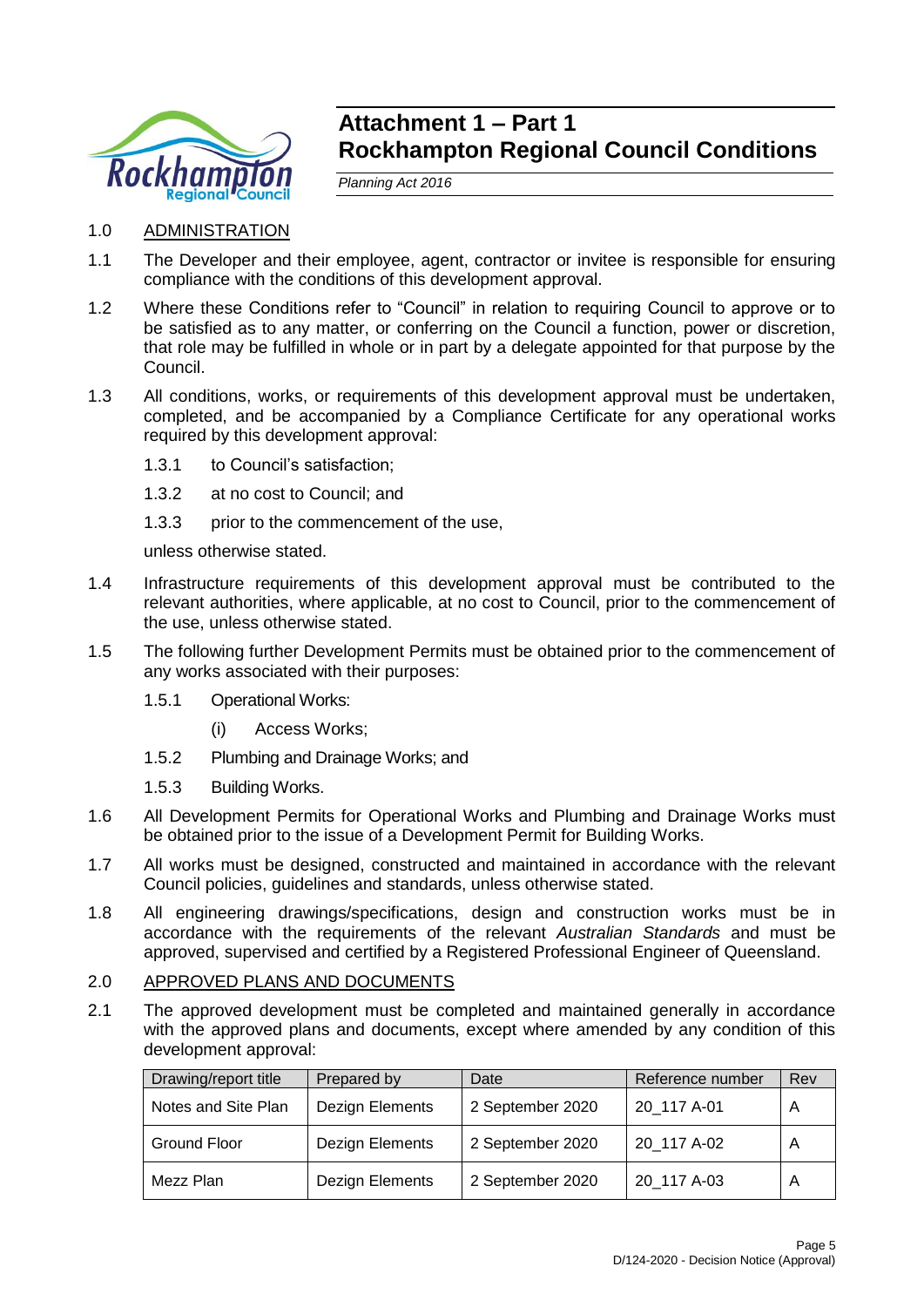- 2.2 Where there is any conflict between the conditions of this development approval and the details shown on the approved plans and documents, the conditions of this development approval must prevail.
- 2.3 Where conditions require the above plans or documents to be amended, the revised document(s) must be submitted for approval by Council prior to the submission of an application for a Development Permit for Operational Works.

## 3.0 ACCESS WORKS

- 3.1 A Development Permit for Operational Works (access works) must be obtained prior to the commencement of any access works on the development site.
- 3.2 All access works must be designed and constructed in accordance with the approved plans (refer to condition 2.1), *Capricorn Municipal Development Guidelines*, and the provisions of a Development Permit for Operational Works (access works).
- 3.3 If no access is provided for the development then the existing access from Hunt Road must be upgraded to comply with the requirements of the *Capricorn Municipal Development Guidelines.*

## 4.0 PLUMBING AND DRAINAGE WORKS

- 4.1 All internal plumbing and drainage works must be designed and constructed in accordance with the approved plans (refer to condition 2.1), *Capricorn Municipal Development Guidelines*, *Water Supply (Safety and Reliability) Act 2008, Plumbing and Drainage Act 2018*, Council's Plumbing and Drainage Policies and the provisions of a Development Permit for Plumbing and Drainage Works.
- 4.2 On-site sewerage treatment and disposal must be provided in accordance with the *Queensland Plumbing and Wastewater Code* and Council's Plumbing and Drainage Policies.
- 4.3 On-site water supply for domestic and fire-fighting purposes must be provided and may include the provision of a bore, dams, water storage tanks or a combination of each. The water storage must be easily accessible having regard to pedestrian and vehicular access.

## 5.0 ROOF AND ALLOTMENT DRAINAGE WORKS

5.1 All roof and allotment runoff from the development must be discharged such that it must not restrict, impair or change the natural flow of runoff water or cause a nuisance or worsening to surrounding land or infrastructure.

## 6.0 SITE WORKS

- 6.1 All earthworks must be undertaken in accordance with *Australian Standard AS3798 "Guidelines on earthworks for commercial and residential developments".*
- 6.2 Site works must be constructed such that they do not, at any time, in any way restrict, impair or change the natural flow of runoff water, or cause a nuisance or worsening to surrounding land or infrastructure.

## 7.0 BUILDING WORKS

- 7.1 A Development Permit for Building Works must be obtained for the proposed shed/secondary dwelling house on the development site.
- 7.2 The height of new buildings and structures must not exceed two (2) storeys and ten (10) metres above ground level.
- 7.3 Structures must not be located within the on-site sewerage treatment and disposal area or conflict with the separation distances, in accordance with the *Queensland Plumbing and Wastewater Code*.

## 8.0 ELECTRICITY

8.1 Electricity services must be provided to the development in accordance with the standards and requirements of the relevant service provider.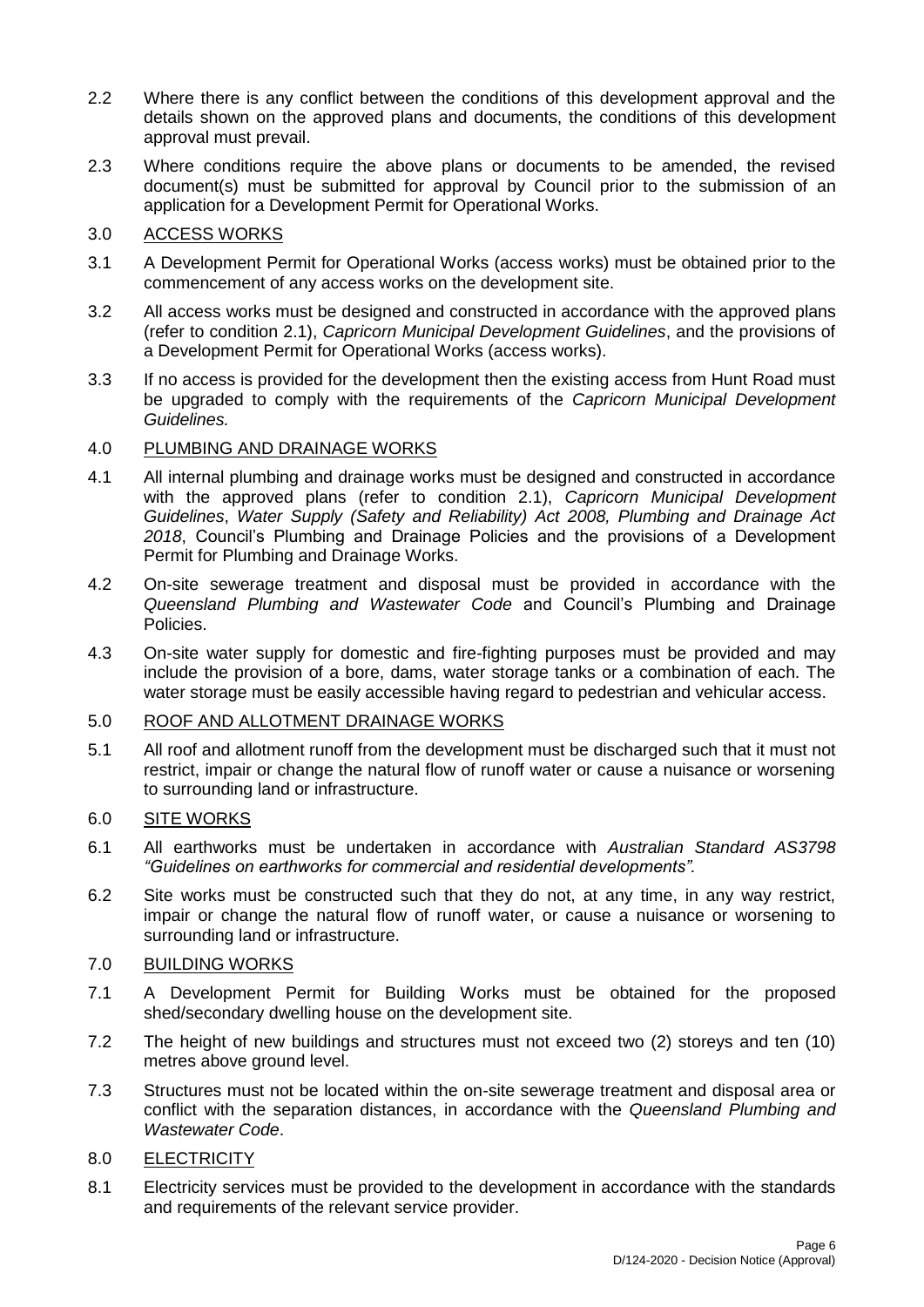## 9.0 ASSET MANAGEMENT

- 9.1 Any alteration necessary to electricity, telephone, water mains, sewerage mains, and/or public utility installations resulting from the development or in connection with the development, must be undertaken and completed at no cost to Council.
- 9.2 Any damage to existing stormwater, water supply and sewerage infrastructure, kerb and channel, pathway or roadway (including removal of concrete slurry from public land and Council infrastructure), that occurs while any works are being carried out in association with this development approval must be repaired at full cost to the developer. This includes the reinstatement of any existing traffic signs or pavement markings that may have been removed or damaged.

## 10.0 ENVIRONMENTAL

10.1 An Erosion Control and Stormwater Control Management Plan in accordance with the *Capricorn Municipal Design Guidelines*, must be implemented, monitored and maintained for the duration of the development works, and until all exposed soil areas are permanently stabilised (for example, turfed, hydromulched, concreted, and landscaped). The plan must be available on-site for inspection by Council Officers whilst all works are being carried out.

## 11.0 OPERATING PROCEDURES

11.1 All construction materials, waste, waste skips, machinery and contractors' vehicles must be located and stored or parked within the development site. Storage of materials or parking of construction machinery or contractors' vehicles must not occur within Hunt Road or Milyando Road.

## ADVISORY NOTES

NOTE 1. Aboriginal Cultural Heritage

It is advised that under section 23 of the *Aboriginal Cultural Heritage Act 2003*, a person who carries out an activity must take all reasonable and practicable measures to ensure the activity does not harm Aboriginal cultural heritage (the "cultural heritage duty of care"). Maximum penalties for breaching the duty of care are listed in the Aboriginal cultural heritage legislation. The information on Aboriginal cultural heritage is available on the Department of Aboriginal and Torres Strait Islander and Partnerships website [www.datsip.qld.gov.au.](http://www.datsip.qld.gov.au/)

## NOTE 2. General Environmental Duty

General environmental duty under the *Environmental Protection Act 1994* prohibits unlawful environmental nuisance caused by noise, aerosols, particles, dust, ash, fumes, light, odour or smoke beyond the boundaries of the development site during all stages of the development including earthworks, construction and operation.

## NOTE 3. General Safety Of Public During Construction

The *Work Health and Safety Act 2011* and *Manual of Uniform Traffic Control Devices* must be complied with in carrying out any construction works, and to ensure safe traffic control and safe public access in respect of works being constructed on a road.

## NOTE 4. Works in Road Reserve Permit

It is advised that a Works in Road Reserve Permit (including a fee for the vehicle crossover and compliant with Standard *Capricorn Municipal Development Guidelines, Standard* Drawings) may be accepted in place of the application for a Development Permit for Operational Works (access works).

## NOTE 5. Infrastructure Charges Notice

Council has resolved not to issue an Infrastructure Charges Notice for this development because the new infrastructure charges arising from the development are less than or equal to the credits applicable for the new development.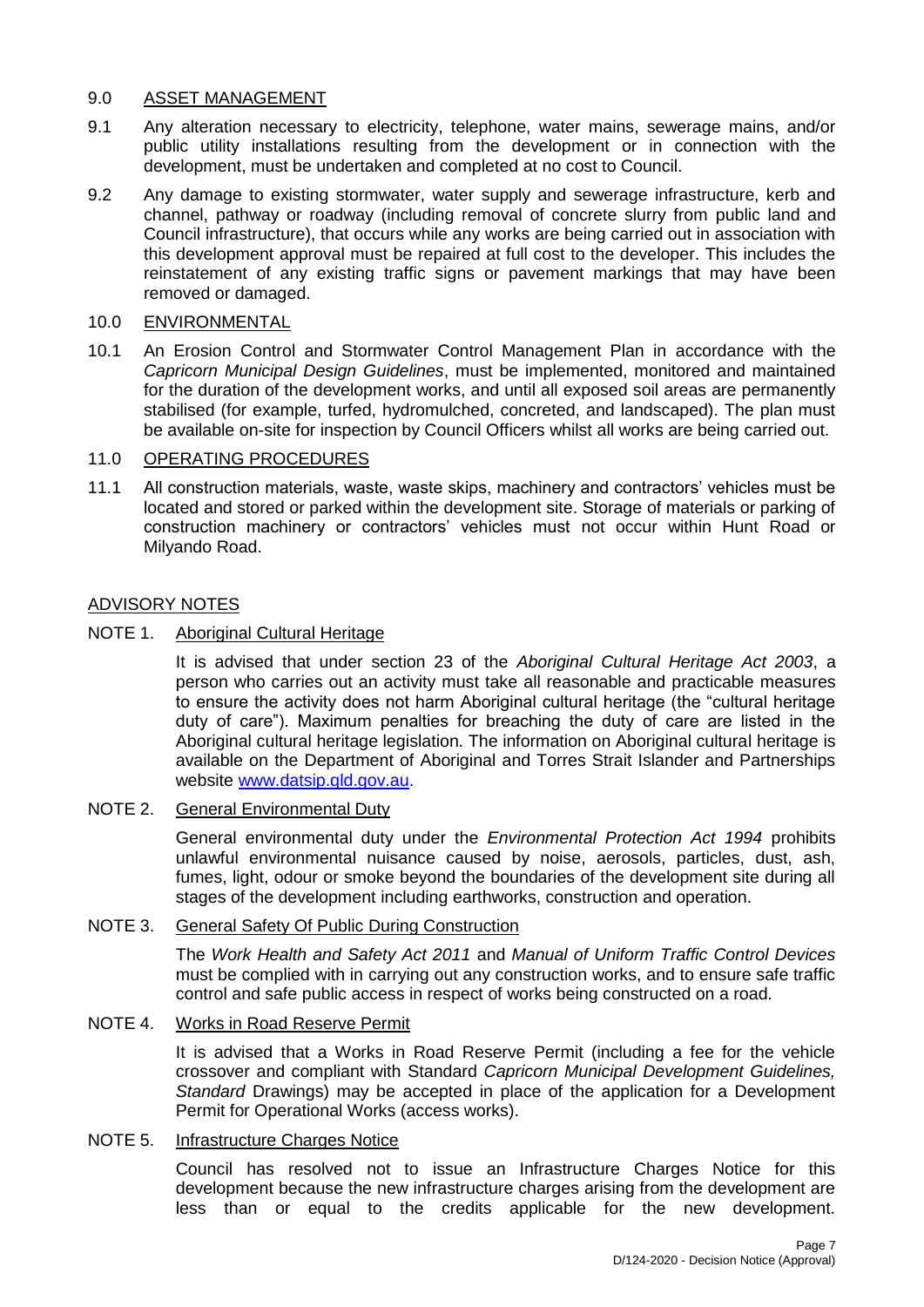

# **Attachment 2 - Appeal Rights**

*PLANNING ACT 2016*

The following is an extract from the *Planning Act 2016 (Chapter 6)*

#### *Appeal rights*

## *229 Appeals to tribunal or P&E Court*

- (1) Schedule 1 states—
	- (a) matters that may be appealed to— (i)either a tribunal or the P&E Court; or (ii)only a tribunal; or
	- (iii)only the P&E Court; and (b) the person—
		- (i)who may appeal a matter (the **appellant**); and (ii)who is a respondent in an appeal of the matter; and (iii)who is a co-respondent in an appeal of the matter; and
		- (iv)who may elect to be a co-respondent in an appeal of the matter.
- (2) An appellant may start an appeal within the appeal period.
- (3) The **appeal period** is—
	- (a) for an appeal by a building advisory agency—10 business days after a decision notice for the decision is given to the agency or
	- (b) for an appeal against a deemed refusal—at any time after the deemed refusal happens; or
	- (c) for an appeal against a decision of the Minister, under chapter 7, part 4, to register premises or to renew the registration of premises—20 business days after a notice is published under section 269(3)(a) or (4); or
	- (d) for an appeal against an infrastructure charges notice— 20 business days after the infrastructure charges notice is given to the person; or
	- (e) for an appeal about a deemed approval of a development application for which a decision notice has not been given—30 business days after the applicant gives the deemed approval notice to the assessment manager; or
	- (f) for any other appeal—20 business days after a notice of the decision for the matter, including an enforcement notice, is given to the person.

#### Note—

See the P&E Court Act for the court's power to extend the appeal period.

- (4) Each respondent and co-respondent for an appeal may be heard in the appeal.
- (5) If an appeal is only about a referral agency's response, the assessment manager may apply to the tribunal or P&E Court to withdraw from the appeal.
- (6) To remove any doubt, it is declared that an appeal against an infrastructure charges notice must not be about—
	- (a) the adopted charge itself; or
	- (b) for a decision about an offset or refund—
		- (i) the establishment cost of trunk infrastructure identified in a LGIP; or
		- (ii) the cost of infrastructure decided using the method
	- included in the local government's charges resolution.
- **230 Notice of appeal**
- (1) An appellant starts an appeal by lodging, with the registrar of the tribunal or P&E Court, a notice of appeal that—
	- (a) is in the approved form; and
	- (b) succinctly states the grounds of the appeal.
- (2) The notice of appeal must be accompanied by the required fee.
- (3) The appellant or, for an appeal to a tribunal, the registrar must, within the service period, give a copy of the notice of appeal to—
- (a) the respondent for the appeal; and
- (b) each co-respondent for the appeal; and
- (c) for an appeal about a development application under schedule 1, table 1, item 1—each principal submitter for the development application; and
- (d) for an appeal about a change application under schedule 1, table 1, item 2—each principal submitter for the change application; and
- (e) each person who may elect to become a co-respondent for the appeal, other than an eligible submitter who is not a principal submitter in an appeal under paragraph (c) or (d); and
- (f) for an appeal to the P&E Court—the chief executive; and
- (g) for an appeal to a tribunal under another Act—any other person who the registrar considers appropriate.
- (4) The **service period** is—
	- (a) if a submitter or advice agency started the appeal in the P&E Court—2 business days after the appeal is started; or
	- (b) otherwise—10 business days after the appeal is started.
- (5) A notice of appeal given to a person who may elect to be a co-respondent must state the effect of subsection
- (6) A person elects to be a co-respondent by filing a notice of election, in the approved form, within 10 business days after the notice of appeal is given to the person*.*
- **231 Other appeals**
- (1) Subject to this chapter, schedule 1 and the P&E Court Act, unless the Supreme Court decides a decision or other matter under this Act is affected by jurisdictional error, the decision or matter is non-appealable.
- (2) The Judicial Review Act 1991, part 5 applies to the decision or matter to the extent it is affected by jurisdictional error.
- (3) A person who, but for subsection (1) could have made an application under the Judicial Review Act 1991 in relation to the decision or matter, may apply under part 4 of that Act for a statement of reasons in relation to the decision or matter.
- (4) In this section— **decision** includes—
	- (a) conduct engaged in for the purpose of making a decision; and
	- (b) other conduct that relates to the making of a decision; and
	- (c) the making of a decision or the failure to make a decision; and
	- (d) a purported decision; and
	- (e) a deemed refusal.

**non-appealable**, for a decision or matter, means the decision or matter—

- (a) is final and conclusive; and
- (b) may not be challenged, appealed against, reviewed, quashed, set aside or called into question in any other way under the Judicial Review Act 1991 or otherwise, whether by the Supreme Court, another court, a tribunal or another entity; and
- (c) is not subject to any declaratory, injunctive or other order of the Supreme Court, another court, a tribunal or another entity on any ground.

#### **232 Rules of the P&E Court**

- (1) A person who is appealing to the P&E Court must comply with the rules of the court that apply to the appeal.
- (2) However, the P&E Court may hear and decide an appeal even if the person has not complied with rules of the P&E Court.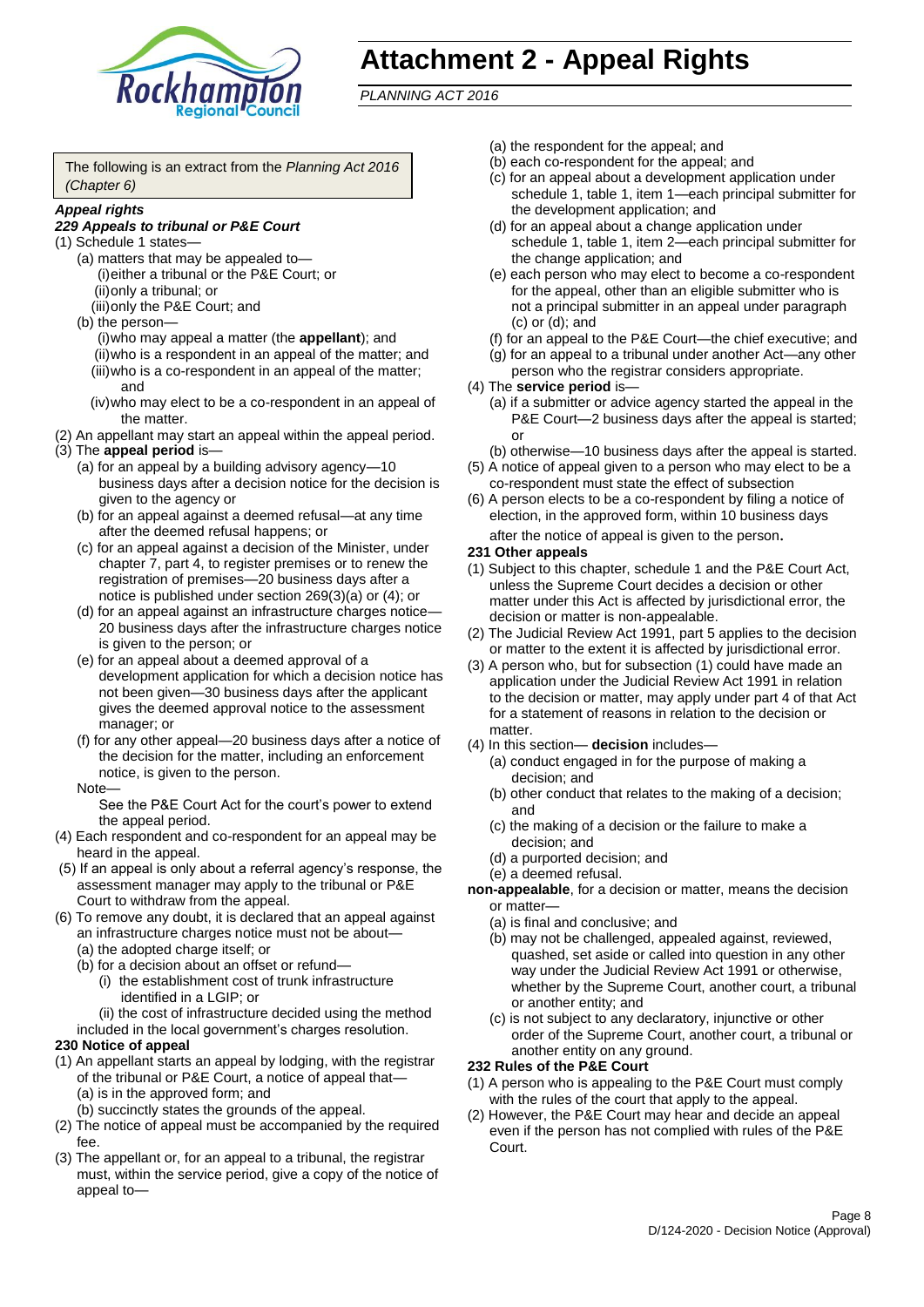

# **Appeal Rights**

*PLANNING ACT 2016*

# **Schedule 1**

#### **Appeals section 229 1 Appeal rights and parties to appeals**

- (1) Table 1 states the matters that may be appealed to—(a) the P&E court; or (b) a tribunal.
- (2) However, table 1 applies to a tribunal only if the matter involves—
	- (a) the refusal, or deemed refusal of a development application, for—
	- (i) a material change of use for a classified building; or
	- (ii) operational work associated with building work, a retaining wall, or a tennis court; or
	- (b) a provision of a development approval for—
	- (i) a material change of use for a classified building; or
- (ii) operational work associated with building work, a retaining wall, or a tennis court; or
	- (c) if a development permit was applied for—the decision to give a preliminary approval for—
		- (i) a material change of use for a classified building; or
	- (ii) operational work associated with building work, a retaining wall, or a tennis court; or
	- (d) a development condition if—
		- (i) the development approval is only for a material change of use that involves the use of a building classified under the Building Code as a class 2 building; and
		- (ii) the building is, or is proposed to be, not more than 3 storeys; and
		- (iii) the proposed development is for not more than 60 sole-occupancy units; or
	- (e) a decision for, or a deemed refusal of, an extension application for a development approval that is only for a material change of use of a classified building; or
	- (f) a decision for, or a deemed refusal of, a change application for a development approval that is only for a material change of use of a classified building; or
	- (g) a matter under this Act, to the extent the matter relates to—
		- (i) the Building Act, other than a matter under that Act that may or must be decided by the Queensland Building and Construction Commission; or
		- (ii) the Plumbing and Drainage Act, part 4 or 5; or
	- (h) a decision to give an enforcement notice in relation to a matter under paragraphs (a) to (g); or
	- (i) a decision to give an infrastructure charges notice; or
	- (j) the refusal, or deemed refusal, of a conversion application; or
	- (k) a matter that, under another Act, may be appealed to the tribunal; or
	- (l) a matter prescribed by regulation.
- (3) Also, table 1 does not apply to a tribunal if the matter

involves—

- (a) for a matter in subsection  $(2)(a)$  to  $(d)$ 
	- (i) a development approval for which the development application required impact assessment; and
	- (ii) a development approval in relation to which the assessment manager received a properly made submission for the development application; or
- (b) a provision of a development approval about the identification or inclusion, under a variation approval, of a matter for the development.
- (4) Table 2 states the matters that may be appealed only to the P&E Court.
- (5) Table 3 states the matters that may be appealed only to the tribunal.
- (6) In each table—
	- (a) column 1 states the appellant in the appeal; and
	- (b) column 2 states the respondent in the appeal; and
	- (c) column 3 states the co-respondent (if any) in the appeal; and
	- (d) column 4 states the co-respondents by election (if any) in the appeal.
- (7) If the chief executive receives a notice of appeal under section 230(3)(f), the chief executive may elect to be a corespondent in the appeal.

| Table 1<br>Appeals to the P&E Court and, for certain matters, to a tribunal                                                                                                                                                                                                                                                                    |                           |                                         |                                                       |  |
|------------------------------------------------------------------------------------------------------------------------------------------------------------------------------------------------------------------------------------------------------------------------------------------------------------------------------------------------|---------------------------|-----------------------------------------|-------------------------------------------------------|--|
| 1. Development applications<br>An appeal may be made against-<br>(a) the refusal of all or part of the development application; or<br>(b) the deemed refusal of the development application; or<br>(c) a provision of the development approval; or<br>(d) if a development permit was applied for—the decision to give a preliminary approval. |                           |                                         |                                                       |  |
| Column 1                                                                                                                                                                                                                                                                                                                                       | Column 2                  | Column 3                                | Column 4                                              |  |
| Co-respondent by election<br>Appellant<br>Respondent<br>Co-respondent<br>(if any)<br>$(i$ f any)                                                                                                                                                                                                                                               |                           |                                         |                                                       |  |
| The applicant                                                                                                                                                                                                                                                                                                                                  | The assessment<br>manager | If the appeal is about<br>a concurrence | 1 A concurrence agency that is<br>not a co-respondent |  |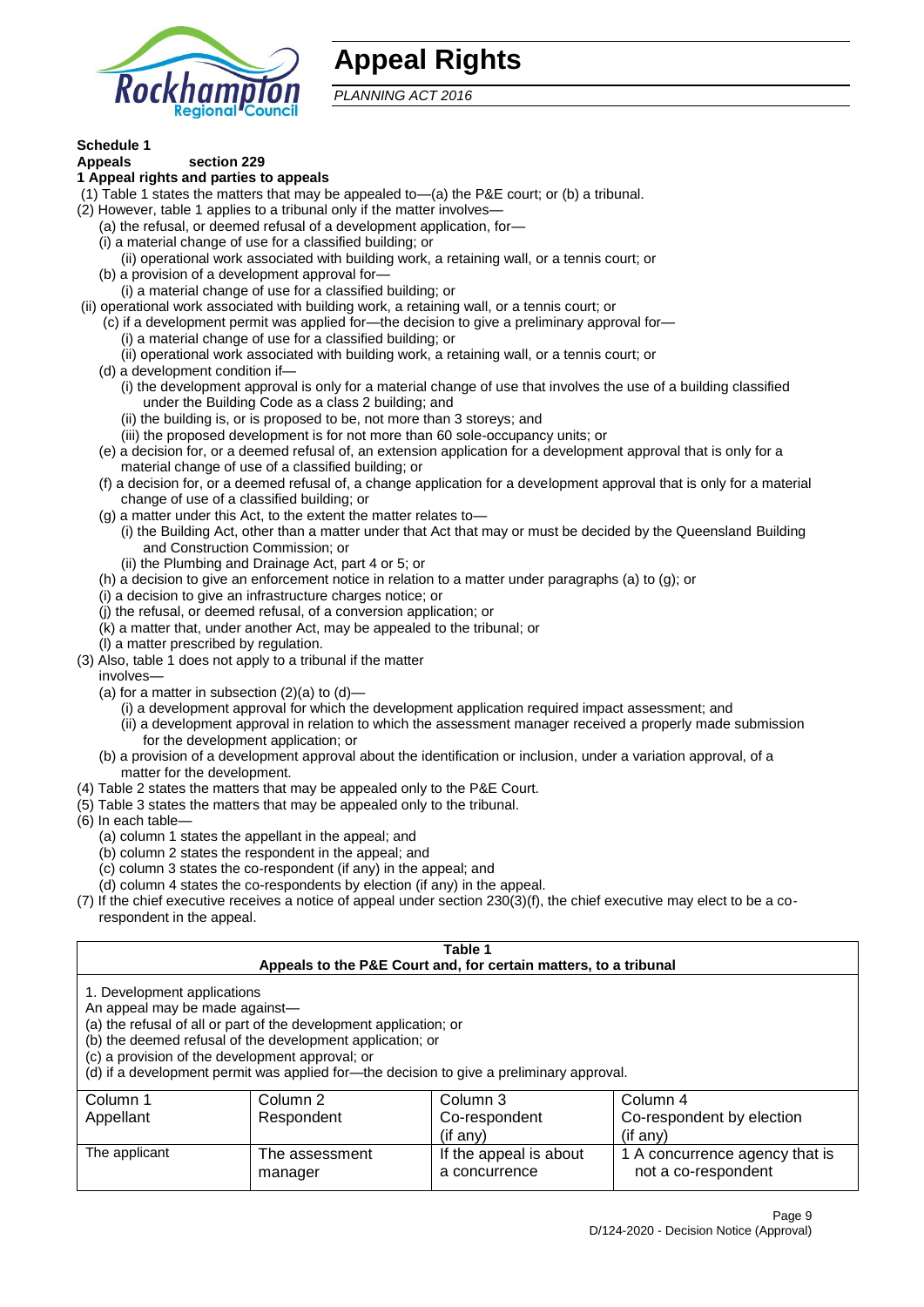| Table 1<br>Appeals to the P&E Court and, for certain matters, to a tribunal                                                                                                                                          |                                   |                                                                 |                                                                                                                                                                                                                                                                                                                                                 |
|----------------------------------------------------------------------------------------------------------------------------------------------------------------------------------------------------------------------|-----------------------------------|-----------------------------------------------------------------|-------------------------------------------------------------------------------------------------------------------------------------------------------------------------------------------------------------------------------------------------------------------------------------------------------------------------------------------------|
|                                                                                                                                                                                                                      |                                   | agency's referral<br>response-the<br>concurrence agency         | 2 If a chosen Assessment<br>manager is the respondent-<br>the prescribed assessment<br>manager<br>3 Any eligible advice agency for<br>the application<br>4 Any eligible submitter for the<br>application                                                                                                                                        |
| 2. Change applications<br>An appeal may be made against-<br>(b) a deemed refusal of a change application.                                                                                                            |                                   |                                                                 | (a) a responsible entity's decision for a change application, other than a decision made by the P&E court; or                                                                                                                                                                                                                                   |
| Column 1<br>Appellant                                                                                                                                                                                                | Column <sub>2</sub><br>Respondent | Column 3<br>Co-respondent<br>(if any)                           | Column 4<br>Co-respondent by election<br>(if any)                                                                                                                                                                                                                                                                                               |
| 1 The applicant<br>2 If the responsible<br>entity is the<br>assessment<br>manager-an<br>affected entity that<br>gave a pre-request<br>notice or response<br>notice                                                   | The responsible<br>entity         | If an affected entity<br>starts the appeal-the<br>applicant     | 1 A concurrence agency for the<br>development application<br>2 If a chosen assessment<br>manager is the respondent-<br>the prescribed assessment<br>manager<br>3 A private certifier for the<br>development application<br>4 Any eligible advice agency for<br>the change application<br>5 Any eligible submitter for the<br>change application |
| 3. Extension applications<br>An appeal may be made against-<br>(a) the assessment manager's decision about an extension application; or<br>(b) a deemed refusal of an extension application.                         |                                   |                                                                 |                                                                                                                                                                                                                                                                                                                                                 |
| Column 1<br>Appellant                                                                                                                                                                                                | Column <sub>2</sub><br>Respondent | Column 3<br>Co-respondent<br>(if any)                           | Column 4<br>Co-respondent by election<br>(if any)                                                                                                                                                                                                                                                                                               |
| 1 The applicant<br>1<br>$\overline{2}$<br>For a matter other<br>than a deemed<br>refusal of an<br>extension<br>application $-$ a<br>concurrence<br>agency, other than<br>the chief executive,<br>for the application | The assessment<br>manager         | If a concurrence<br>agency starts the<br>appeal - the applicant | If a chosen assessment<br>manager is the respondent – the<br>prescribed assessment manager                                                                                                                                                                                                                                                      |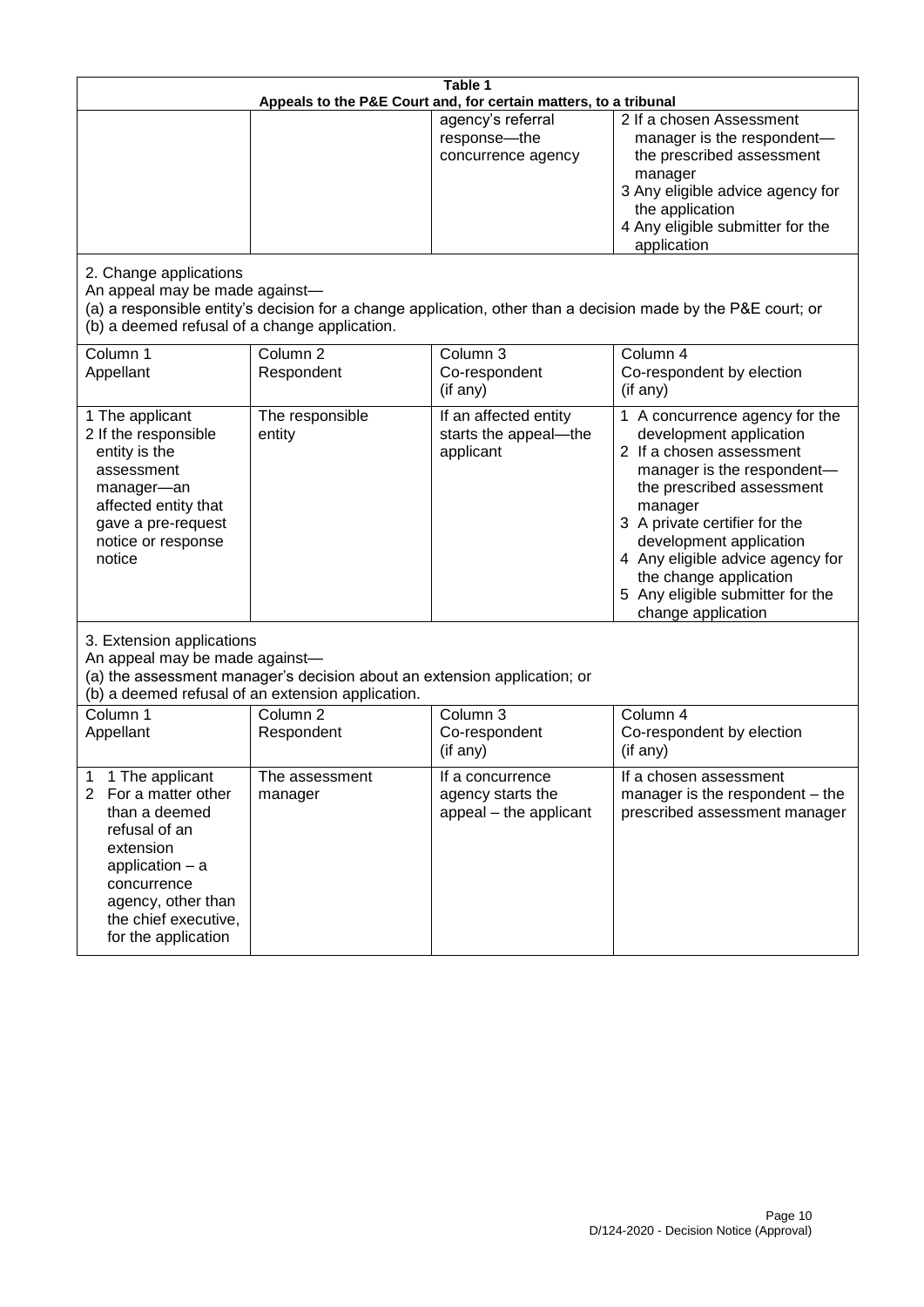#### **Table 1 Appeals to the P&E Court and, for certain matters, to a tribunal**

4. Infrastructure charges notices

- An appeal may be made against an infrastructure charges notice on 1 or more of the following grounds
- a) The notice involved an error relating to
	- (i) The application of the relevant adopted charge; or
- Examples of errors in applying an adopted charge
	- The incorrect application of gross floor area for a non-residential development
	- Applying an incorrect 'use category', under a regulation, to the development
	- (i) The working out of extra demands, for section 120; or
	- (ii) An offset or refund; or
- b) The was no decision about an offset or refund; or
- c) If the infrastructure charges notice states a refund will be given the timing for giving the refund; or
- d) The amount of the charge is so unreasonable that no reasonable relevant local government could have

## imposed the amount.

| Column 1<br>Appellant                                    | Column 2<br>Respondent                                                    | Column 3<br>Co-respondent<br>(if any) | Column 4<br>Co-respondent by election<br>(if any) |
|----------------------------------------------------------|---------------------------------------------------------------------------|---------------------------------------|---------------------------------------------------|
| The person given the<br>Infrastructure charges<br>notice | The local government<br>that gave the<br>infrastructure charges<br>notice |                                       | $\overline{\phantom{a}}$                          |

5. Conversion applications

An appeal may be made against—

(a) the refusal of a conversion application; or

(b) a deemed refusal of a conversion application.

| Column 1      | Column 2                | Column 3       | Column 4                  |
|---------------|-------------------------|----------------|---------------------------|
| Appellant     | Respondent              | Co-respondent  | Co-respondent by election |
|               |                         | $($ if any $)$ | $($ if any $)$            |
| The applicant | The local government    |                |                           |
|               | to which the conversion |                |                           |
|               | application was made    |                |                           |

6. Enforcement notices

An appeal may be made against the decision to give an enforcement notice.

| Column 1<br>Column 4<br>Column 2<br>Column 3<br>Co-respondent<br>Co-respondent by election<br>Appellant<br>Respondent<br>(if any)<br>(if any)<br>The enforcement<br>If the enforcement authority is<br>The person given the<br>not the local government for<br>enforcement notice<br>authority<br>the offence is alleged to have |  |                                                         |
|----------------------------------------------------------------------------------------------------------------------------------------------------------------------------------------------------------------------------------------------------------------------------------------------------------------------------------|--|---------------------------------------------------------|
|                                                                                                                                                                                                                                                                                                                                  |  |                                                         |
|                                                                                                                                                                                                                                                                                                                                  |  |                                                         |
|                                                                                                                                                                                                                                                                                                                                  |  |                                                         |
| government                                                                                                                                                                                                                                                                                                                       |  | the premises in relation to which<br>happened-the local |

#### **Table 2 Appeals to the P&E Court only**

1. Appeals from tribunal

An appeal may be made against a decision of a tribunal, other than a decision under

section 252, on the ground of—

(a) an error or mistake in law on the part of the tribunal; or

(b) jurisdictional error.

| Column 1<br>Appellant                             | Column 2<br>Respondent                                    | Column 3<br>Co-respondent<br>$($ if any $)$ | Column 4<br>Co-respondent by election<br>$($ if any $)$ |
|---------------------------------------------------|-----------------------------------------------------------|---------------------------------------------|---------------------------------------------------------|
| A party to the<br>proceedings for the<br>decision | The other party to the<br>proceedings for the<br>decision | ۰                                           |                                                         |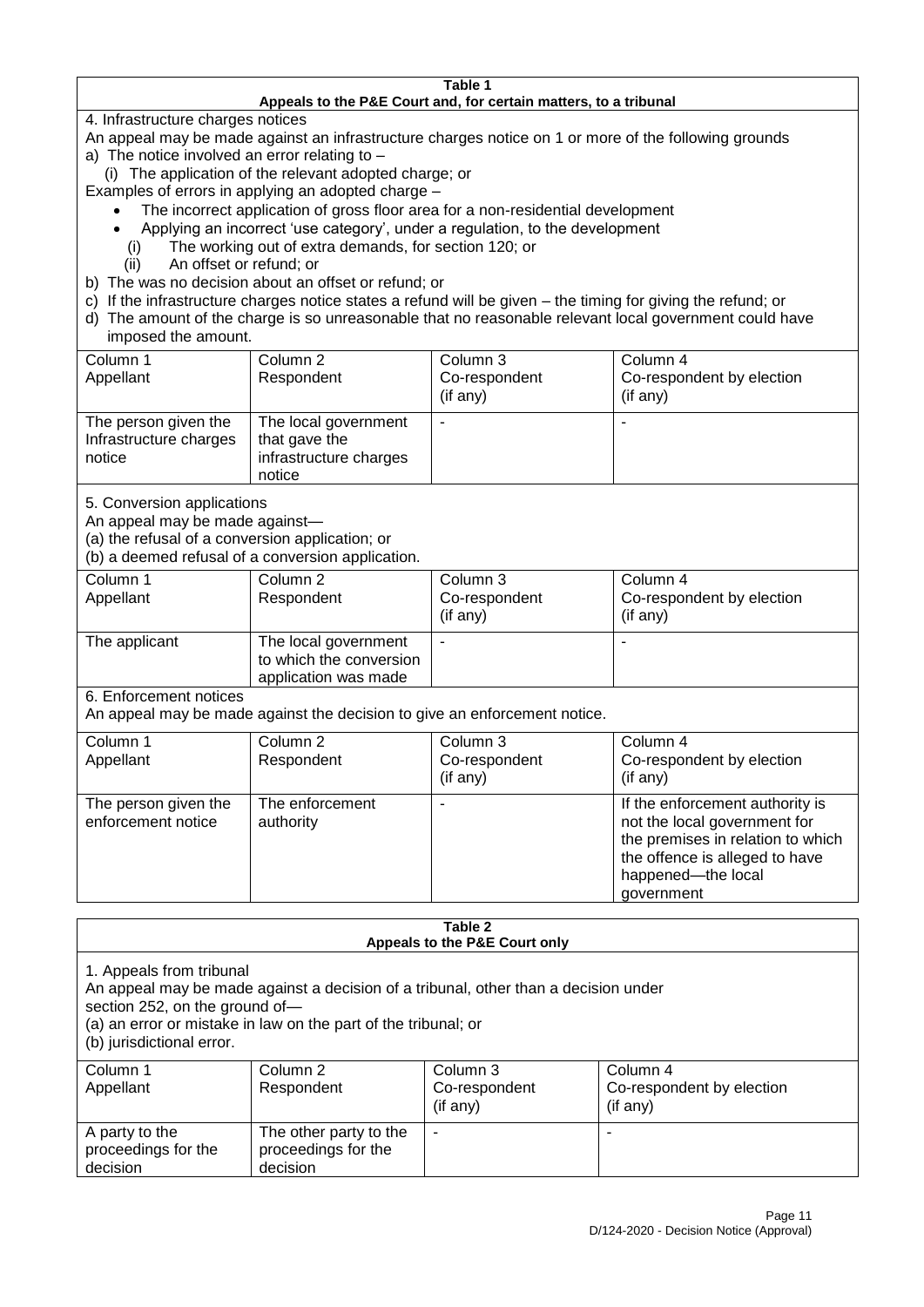#### **Table 2 Appeals to the P&E Court only**

2. Eligible submitter appeals

An appeal may be made against the decision to give a development approval, or an approval for a change application, to the extent that the decision relates to—

(a) any part of the development application for the development approval that required impact assessment; or (b) a variation request.

| Column 1<br>Appellant                                                                                                                                                                                                                                                                                                                                                                                              | Column 2<br>Respondent                                                                                                     | Column 3<br>Co-respondent<br>(if any)                                                                                     | Column 4<br>Co-respondent by election<br>(if any)    |
|--------------------------------------------------------------------------------------------------------------------------------------------------------------------------------------------------------------------------------------------------------------------------------------------------------------------------------------------------------------------------------------------------------------------|----------------------------------------------------------------------------------------------------------------------------|---------------------------------------------------------------------------------------------------------------------------|------------------------------------------------------|
| 1 For a development<br>application-an<br>eligible submitter for<br>the development<br>application<br>2 For a change<br>application-an<br>eligible submitter for<br>the change<br>application                                                                                                                                                                                                                       | 1 For a development<br>application-the<br>assessment<br>manager<br>2 For a change<br>application-the<br>responsible entity | 1 The applicant<br>2 If the appeal is<br>about a concurrence<br>agency's referral<br>response---the<br>concurrence agency | Another eligible<br>submitter for the<br>application |
| 3. Eligible submitter and eligible advice agency appeals<br>An appeal may be made against a provision of a development approval, or failure to<br>include a provision in the development approval, to the extent the matter relates to-<br>(a) any part of the development application or the change application, for the development approval, that<br>required impact assessment; or<br>(b) a variation request. |                                                                                                                            |                                                                                                                           |                                                      |
| Column 1<br>$A = -11 - 11$                                                                                                                                                                                                                                                                                                                                                                                         | Column 2<br>D - - - - - - - - -                                                                                            | Column 3                                                                                                                  | Column 4<br>Os seeses electrici electrici            |

| ו ווושוטש<br>Appellant                                                                                                                                                                                                                                                                        | OURIHIL 4<br>Respondent                                                                                                       | UUIUIIII U<br>Co-respondent<br>$($ if any $)$                                                                             | ד וווושוטט<br>Co-respondent by election<br>$($ if any $)$ |
|-----------------------------------------------------------------------------------------------------------------------------------------------------------------------------------------------------------------------------------------------------------------------------------------------|-------------------------------------------------------------------------------------------------------------------------------|---------------------------------------------------------------------------------------------------------------------------|-----------------------------------------------------------|
| 1 For a development<br>application-an<br>eligible submitter for<br>the development<br>application<br>2 For a change<br>application-an<br>eligible submitter for<br>the change<br>application<br>3 An eligible advice<br>agency for the<br>development<br>application or<br>change application | 1 For a development<br>application----the<br>assessment<br>manager<br>2 For a change<br>application-the<br>responsible entity | 1 The applicant<br>2 If the appeal is<br>about a concurrence<br>agency's referral<br>response---the<br>concurrence agency | Another eligible submitter for the<br>application         |

4. Compensation claims

An appeal may be made against—

(a) a decision under section 32 about a compensation claim; or

(b) a decision under section 265 about a claim for compensation; or

(c) a deemed refusal of a claim under paragraph (a) or (b).

| Column 1               | Column 2            | Column 3      | Column 4                  |  |  |
|------------------------|---------------------|---------------|---------------------------|--|--|
| Appellant              | Respondent          | Co-respondent | Co-respondent by election |  |  |
|                        |                     | (if any)      | (if any)                  |  |  |
| A person dissatisfied  | The local           |               |                           |  |  |
| with the decision      | government to which |               |                           |  |  |
| the claim was made     |                     |               |                           |  |  |
| 5. Registered premises |                     |               |                           |  |  |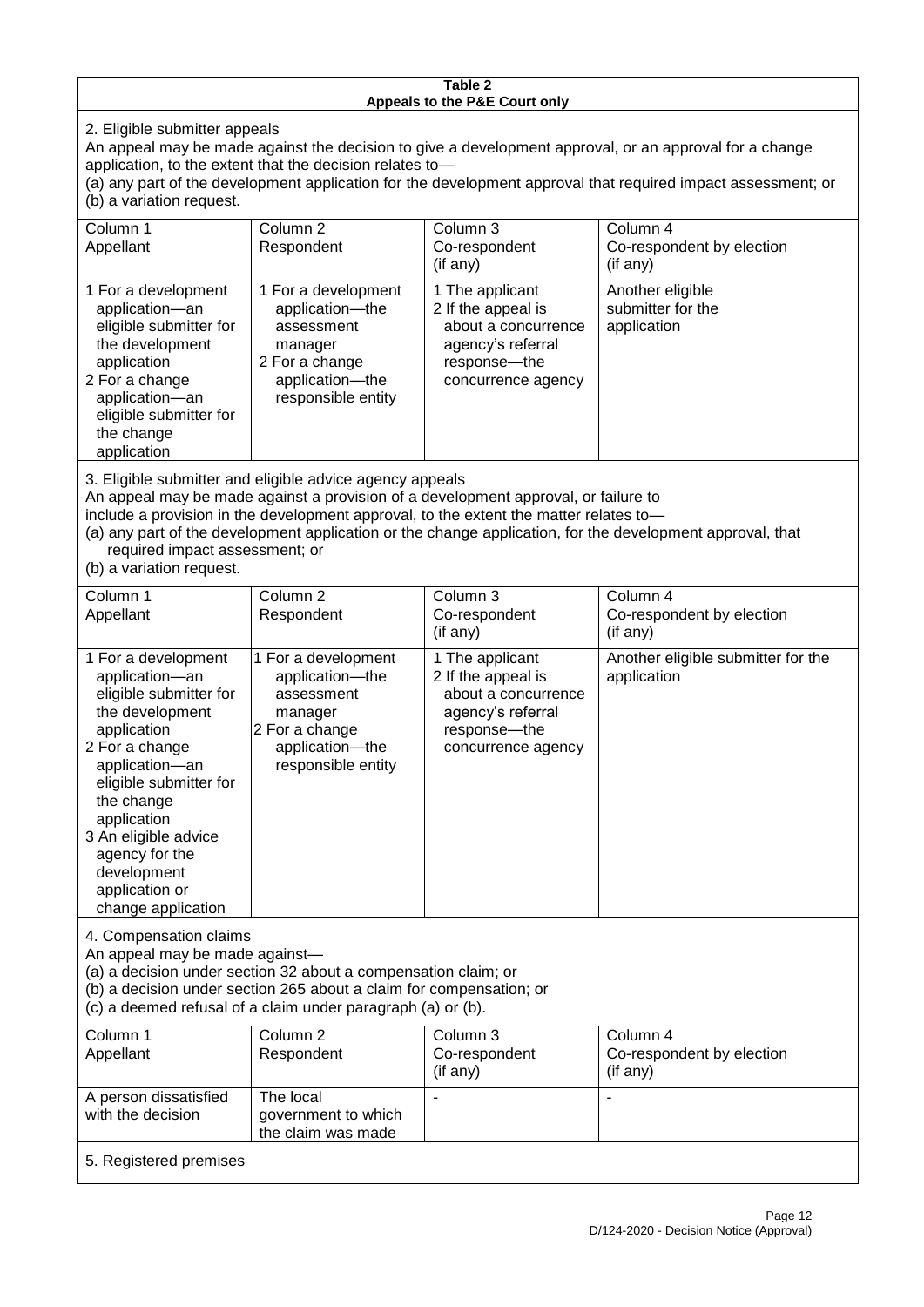| Table 2<br>Appeals to the P&E Court only                                                                                                                                                                                                                                                                             |                                   |                                                  |                                                                                                                                                                             |  |
|----------------------------------------------------------------------------------------------------------------------------------------------------------------------------------------------------------------------------------------------------------------------------------------------------------------------|-----------------------------------|--------------------------------------------------|-----------------------------------------------------------------------------------------------------------------------------------------------------------------------------|--|
| An appeal may be made against a decision of the Minister under chapter 7, part 4.                                                                                                                                                                                                                                    |                                   |                                                  |                                                                                                                                                                             |  |
| Column 1<br>Appellant                                                                                                                                                                                                                                                                                                | Column <sub>2</sub><br>Respondent | Column <sub>3</sub><br>Co-respondent<br>(if any) | Column 4<br>Co-respondent by election<br>(if any)                                                                                                                           |  |
| 1 A person given a<br>decision notice about<br>the decision<br>2 If the decision is to<br>register premises or<br>renew the<br>registration of<br>premises-an owner<br>or occupier of<br>premises in the<br>affected area for the<br>registered premises<br>who is dissatisfied<br>with the decision                 | The Minister                      | $\overline{\phantom{a}}$                         | If an owner or occupier starts the<br>appeal - the owner of the<br>registered premises                                                                                      |  |
| 6. Local laws<br>An appeal may be made against a decision of a local government, or conditions applied,<br>under a local law about-<br>(a) the use of premises, other than a use that is the natural and ordinary consequence of prohibited<br>development; or<br>(b) the erection of a building or other structure. |                                   |                                                  |                                                                                                                                                                             |  |
| Column 1<br>Appellant                                                                                                                                                                                                                                                                                                | Column <sub>2</sub><br>Respondent | Column 3<br>Co-respondent<br>(if any)            | Column 4<br>Co-respondent by election<br>(if any)                                                                                                                           |  |
| A person who-<br>(a) applied for the<br>decision; and<br>(b) is dissatisfied with<br>the decision or<br>conditions.                                                                                                                                                                                                  | The local government              | $\blacksquare$                                   |                                                                                                                                                                             |  |
|                                                                                                                                                                                                                                                                                                                      |                                   | Table 3<br>Appeals to the tribunal only          |                                                                                                                                                                             |  |
| 1. Building advisory agency appeals<br>An appeal may be made against giving a development approval for building work to the extent the building<br>work required code assessment against the building assessment provisions.                                                                                         |                                   |                                                  |                                                                                                                                                                             |  |
| Column 1<br>Appellant                                                                                                                                                                                                                                                                                                | Column <sub>2</sub><br>Respondent | Column 3<br>Co-respondent<br>(if any)            | Column 4<br>Co-respondent by election<br>(if any)                                                                                                                           |  |
| A building advisory<br>agency for the<br>development application<br>related to the approval                                                                                                                                                                                                                          | The assessment<br>manager         | The applicant                                    | 1 A concurrence agency for the<br>development application<br>related to the approval<br>2 A private certifier for the<br>development application<br>related to the approval |  |
| 3. Certain decisions under the Building Act and the Plumbing and Drainage Act<br>An appeal may be made against a decision under-<br>(a) the Building Act, other than a decision made by the Queensland Building and Construction Commission; or<br>(b) the Plumbing and Drainage Act, part 4 or 5.                   |                                   |                                                  |                                                                                                                                                                             |  |
| Column 1<br>Appellant                                                                                                                                                                                                                                                                                                | Column <sub>2</sub><br>Respondent | Column 3<br>Co-respondent<br>(if any)            | Column 4<br>Co-respondent by election<br>(if any)                                                                                                                           |  |